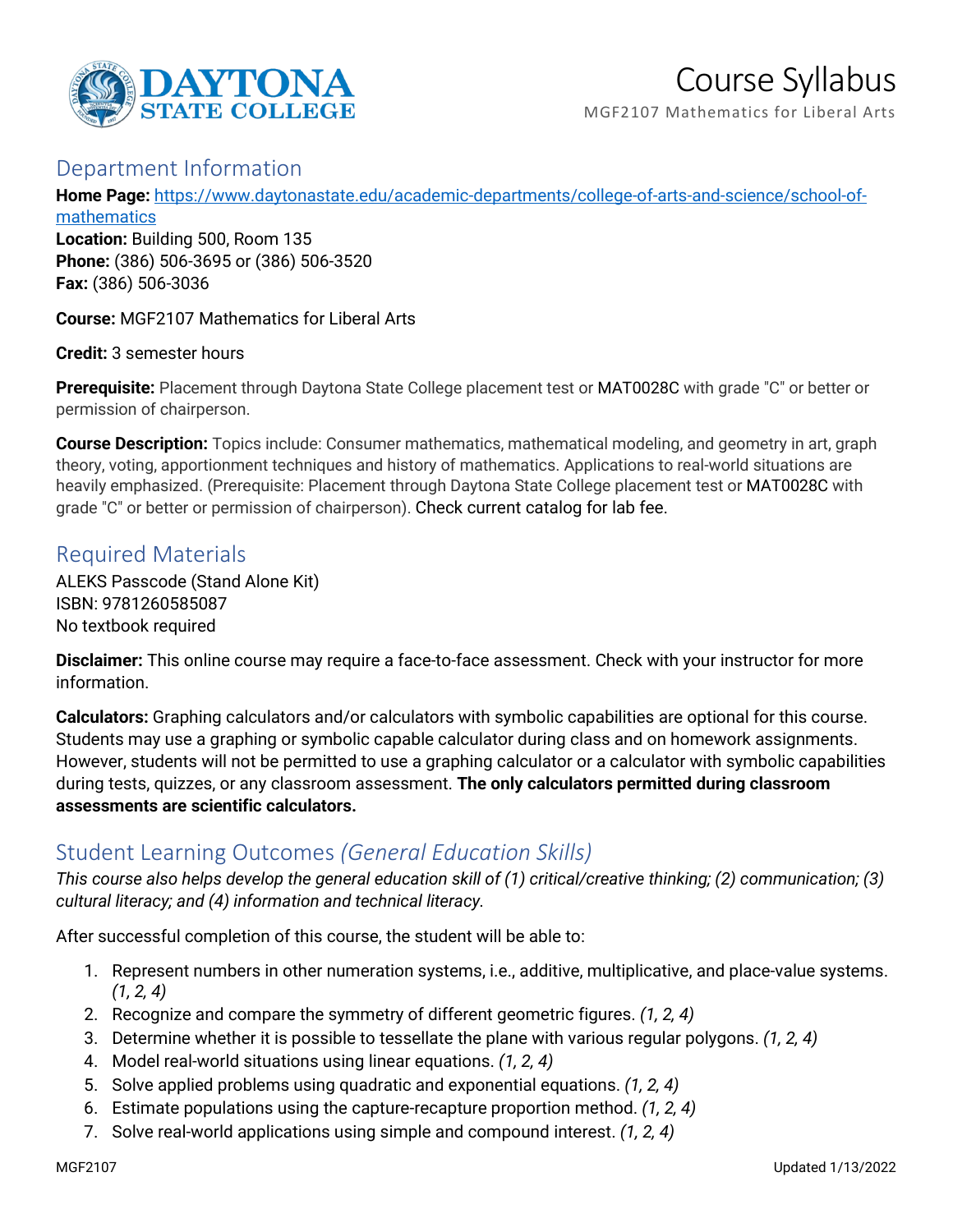- 8. Calculate future value for ordinary annuities. *(1, 2, 4)*
- 9. Calculate monthly payments for amortized loans. *(1, 2, 4)*
- 10. Determine apportionment using the Hamilton and Huntington-Hill methods. *(1, 2, 4)*
- 11. Compare the strengths and weaknesses of apportionment methods. *(1, 2, 4)*
- 12. Determine whether the winner of an election has a plurality or majority of the votes. *(1, 2, 4)*
- 13. Determine the winner of an election using the Borda count method, plurality-with-elimination method, and pair wise comparison method. *(1, 2, 4)*
- 14. Demonstrate the failure of at least one of the fairness criteria for a voting method. *(1, 2, 4)*
- 15. Find winning coalitions in a weighted voting system. *(1, 2, 4)*
- 16. Use graph (map) models to solve applied problems involving Euler and Hamilton paths and circuits. *(1, 2, 4)*
- 17. Determine and compare the contributions of individual mathematicians to the development of mathematics. *(1, 2, 4)*

# Course Chapter and Sections Covered

| Unit | <b>Topics</b> |        |
|------|---------------|--------|
|      |               | $\sim$ |

- 1 Problem Solving
- 2 Numeration Systems
- 3 Topics in Algebra
- 4 Consumer Math
- 5 Voting Methods
- 6 Graph Theory and Other Mathematical Systems

## Grading Scale and Policy

For more detail on the course grading policy and procedure, you must contact the course's specific instructor.

| $90 - 100$ | А  |
|------------|----|
| $86 - 89$  | В+ |
| $80 - 85$  | B  |
| $76 - 79$  | C+ |
| $70 - 75$  | C  |
| $60 - 69$  | D  |
| Below 60   | F  |

#### Grades

Students may access their final grades by logging onto [my.daytonastate.edu,](https://my.daytonastate.edu/) clicking on My Academics, then My Classes, and finally View My Grades.

## Classroom Policies

**Disclaimer:** This syllabus has been constructed to be as complete as possible, but I reserve the right to alter policies, procedures, and the syllabus as needed with notification to students. Please utilize the course shell in Falcon Online regularly as any changes to the syllabus will be posted there.

**How to Proceed Through the Course:** Students should plan to have three hours of study time per week for each credit hour of class time. Example: When taking a typical 3-credit hour course, students should plan to spend at least 9 hours per week doing coursework and studying for that course regardless of the mode of delivery (online, hybrid, face-to-face).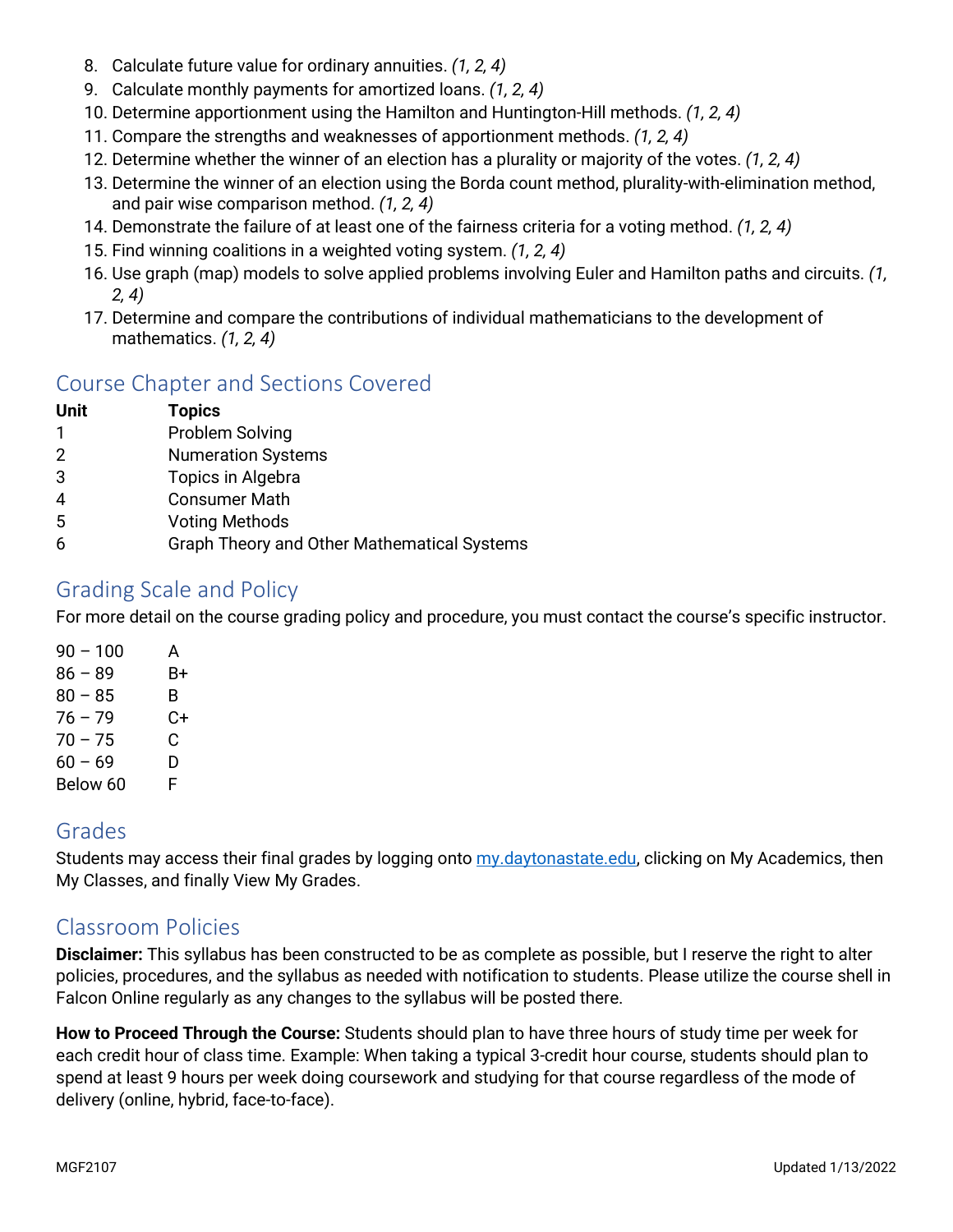**Communication:** College email is the official and primary internal communication method of Daytona State College. Employees and admitted students are assigned a Daytona State College email account which serves as the primary mechanism for official communication between College employees and registered students.

**Children/Non-Enrolled Individuals in Class:** Individuals who are not registered in the course are not permitted in the class when in session.

**Attendance:** Students who stop attending this class will be withdrawn from the class and receive a final grade of W1 (Withdrawn). Attendance includes participating in online or face-to-face environments as required.

**Classroom Etiquette:** All students should be on time for class. Attend to your needs before entering the room. Students who come late or leave during the class are a distraction to both the instructor and other students. The use of cellular phones and other electronic devices is also a distraction. Please ensure electronic devices are off (or silenced). If an emergency arises, please be courteous to your fellow students and leave quietly. Finally, cell phones, watch alarms, etc. are strictly prohibited during classroom assessment.

**Audit:** Auditing a course means that you wish to attend the classes, but do not wish to receive a grade. It is school policy that no audit will be approved after the drop/add period has ended.

**Incomplete Grade:** A grade of "I" will only be given at the end of this course when the instructor deems that the student has satisfied each of the following:

- 1. Has completed a minimum of 75% of the course work and made every effort to pass the course which includes having a record of good class attendance.
- 2. Has provided the instructor with a legitimate and documented reason for not being able to complete the course work by the end of the semester.
- 3. Has requested in writing from the instructor a grade of "I" prior to the last class period of the semester.
- 4. Has a mathematical chance to pass the course.

If this math course is a prerequisite for another math course, you may not be able to register for that math course until the incomplete is satisfied and a grade is entered.

It is the responsibility of the student to complete the remaining assignments before the incomplete automatically converts to the grade of F, which is 45 days following the end of the term in which the I grade was assigned.

A grade of "I" is only intended for students with unforeseeable circumstances which will result in them not being able to complete the course during the current semester.

**Class Withdrawal Process:** Students can withdraw from this class prior to the date listed in the Academic Calendar. It is not necessary to have approval from the instructor to withdraw from the course, but you should discuss the situation with the instructor prior to any action. Many times, issues and concerns can be resolved with communication. Please review the Refund/Repayment Policy in the current college catalog and check with the [Financial Aid](https://www.daytonastate.edu/financial-aid) office to determine how the withdrawal might affect your current and future financial aid eligibility. The steps for withdrawal from a class can be found on the [Student Falcon Self-Service InfoGuide](https://library.daytonastate.edu/student-falcon-self-service/home) (https://library.daytonastate.edu/student-falcon-self-service/home) under Drop Classes.

**Reinstatement Procedures and Instructions:** Students who are dropped from a class due to non-payment, nonattendance, or other process and wish to be reinstated should make a request following the [Class](https://www.daytonastate.edu/enrollment-information/index.html)  [Reinstatement Procedure](https://www.daytonastate.edu/enrollment-information/index.html) (https://www.daytonastate.edu/enrollment-information). Students are advised to speak with Enrollment Services to ensure the reason for the drop is resolved.

**Student Rights & Responsibilities:** Students are responsible for reading and following all college policies outlined in the current Student Handbook. Some of the most important are summarized below. The Handbook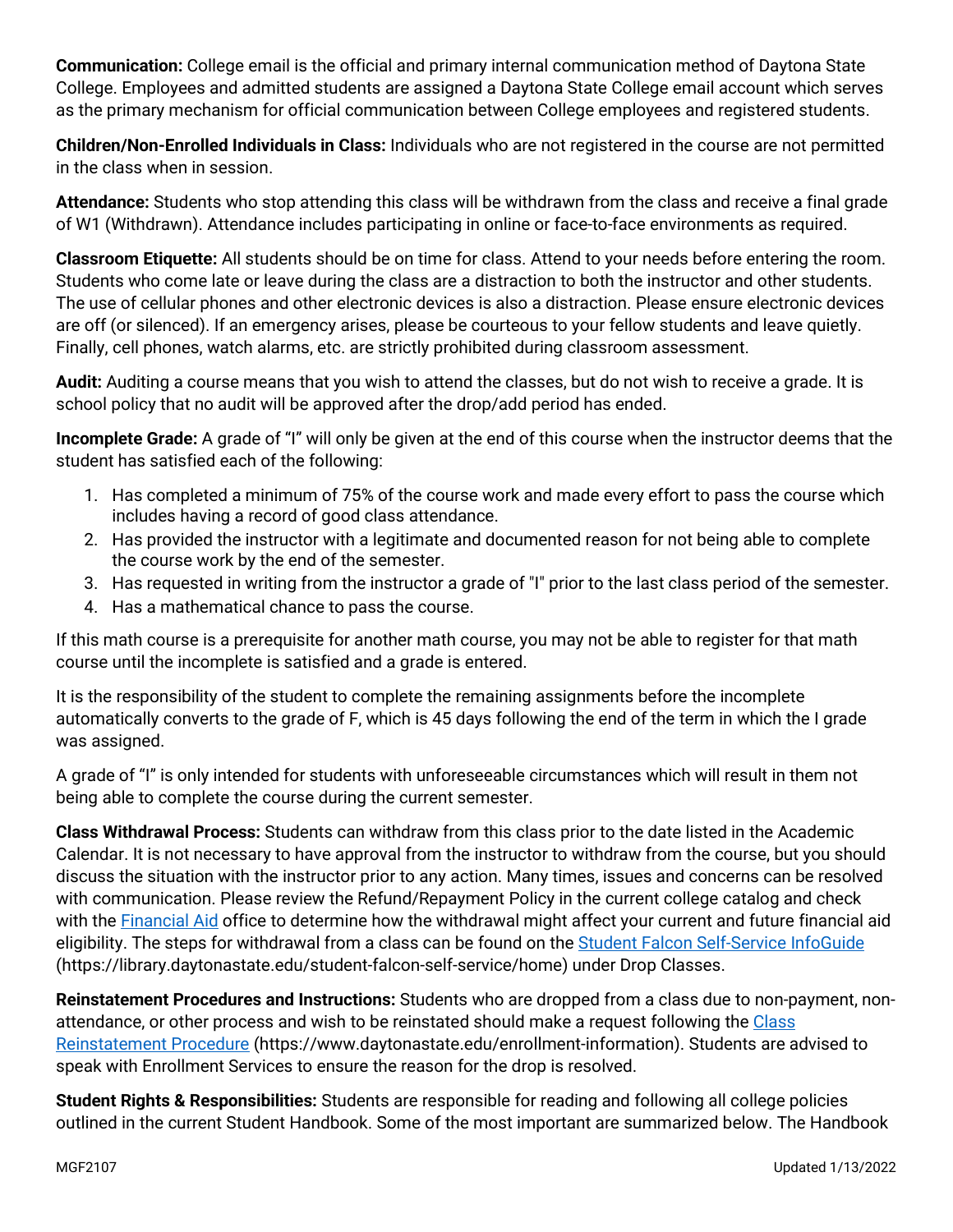can be accessed on the [Student Resources](https://www.daytonastate.edu/student-resources) webpage (https://www.daytonastate.edu/student-resources) under the Student Resources left navigation menu.

**Sensitive Materials:** Course content aims to enable students to reach course goals and objectives. As such, students may be introduced to a wide range of topics and ideas that differ from familiar understandings and beliefs. Some content may be considered sensitive or offensive or disturbing (or all of the above) by some students.

**Recording:** Students may record video or audio of a class lecture for a class in which the student is enrolled for their own personal educational use. A class lecture is defined as a formal or methodical oral presentation as part of a college course intended to present information or teach enrolled students about a particular subject.

Recording class activities other than class lectures, including but not limited to lab sessions, student presentations (whether individually or part of a group), class discussion (except when incidental to and incorporated within a class lecture), clinical presentations such as patient history, academic exercises involving student participation, test or examination administrations, field trips, private conversations between students in the class or between a student and the faculty member, is prohibited. Invited guest speakers may be recorded with their consent. Recordings may not be used as a substitute for class participation and class attendance and may not be published, posted, or shared without the written consent of the faculty member. Failure to adhere to these requirements may constitute a violation of the Student Code of Conduct.

**Academic Integrity:** To preserve academic excellence and integrity, the College expects you to know, understand, and comply with the Academic Integrity Policy, which prohibits academic dishonesty in any form, including, but not limited to cheating and plagiarism. The grades you earn must be based upon your own work and must accurately reflect your own knowledge and skills.

An instructor who finds that a student has violated Academic Integrity may apply an academic consequence ranging from a zero percent for the assignment, up to and including failure for the entire course. Violations may be reported to the academic department chair for review and/or referred to the Judicial Affairs for appropriate disciplinary resolution. Visit the [Student Services Departments](https://www.daytonastate.edu/student-service-departments) page (https://www.daytonastate.edu/student-service-departments) for more information about Academic Integrity and the appeal process.

**Honor Pledge:** "I, as a member of the DSC community, pledge that I will neither give nor receive unauthorized aid in my work nor will I present another's work as my own, nor will I tolerate anyone who does." View the Student Handbook for more information.

#### Forms of Academic Dishonesty

**Cheating:** Cheating can be defined as: receiving or giving unauthorized assistance on a quiz, test, exam, paper, or project or unauthorized use of materials to complete such; collaborating with another person(s) without authorization on a quiz, test, exam, paper, or project; taking a quiz, test, or exam for someone else or allowing someone else to do the same for you.

**Plagiarism:** Plagiarism can be defined as: submitting work in which words, facts, or ideas from another source are used without acknowledging that the material is borrowed whether from a published or unpublished source. For specific information on how to document information from other sources, students should check with their instructors, academic departments, or a recognized writing manual, such as MLA or APA.

**Self-plagiarism:** When students turn in the same assignment for two different classes, they are selfplagiarizing. This rule also applies to sections of an assignment. Not only does 'repurposing' assignments deny students the opportunity to learn, but also it is not fair according to the college's standards. Because of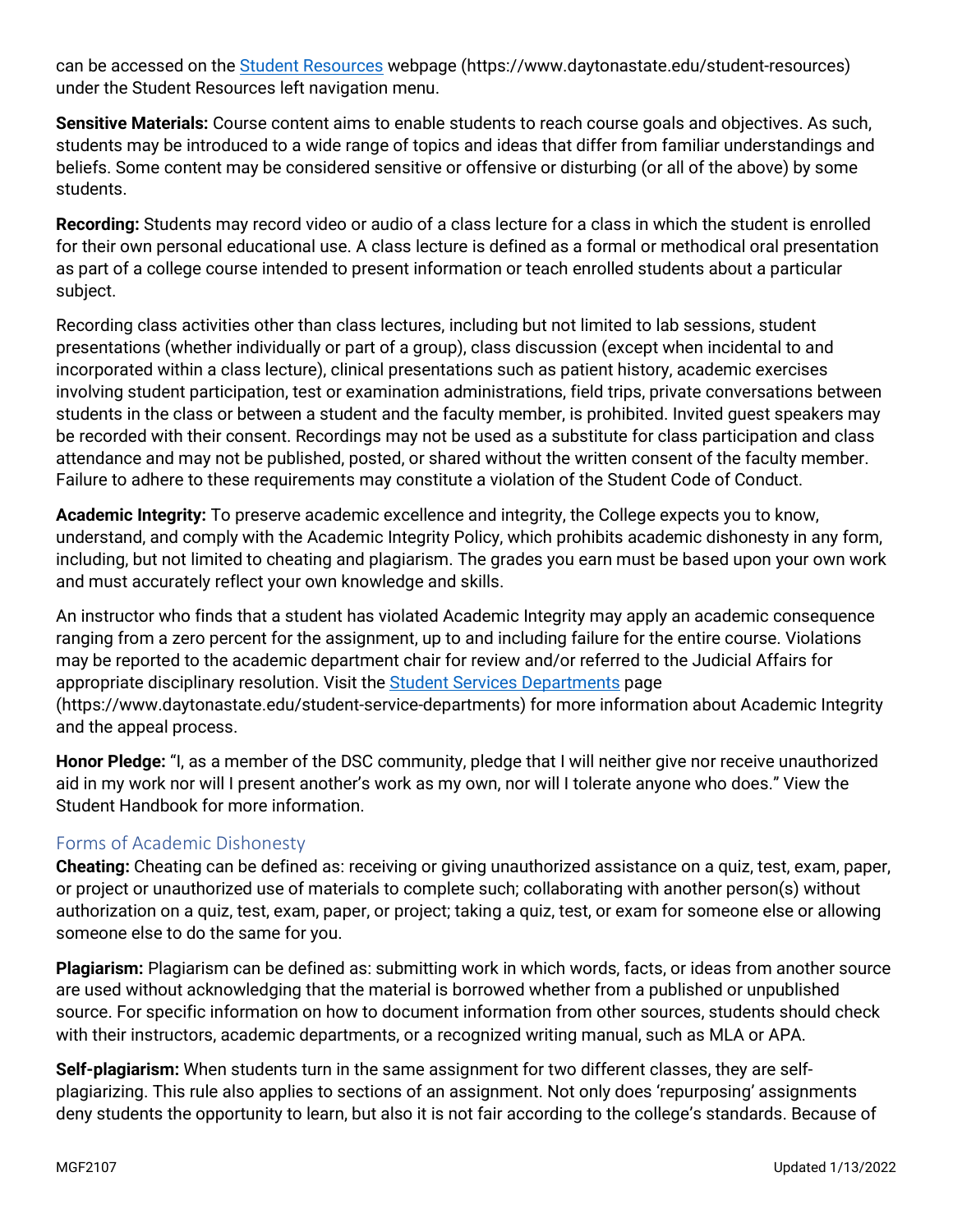this, self-plagiarizing is coined 'double-dipping,' which leads to devaluation of grades and therefore, a devaluation of the College. Daytona State College prohibits self-plagiarism.

**Online Academic Integrity Violations:** These violations include but are not limited to the following: sharing your Falcon Online password, working on an assignment with someone else when it is supposed to be done on your own, looking at someone else's work while taking a quiz or exam, using a cell phone to share quiz or exam information, revising a paper that was found on the Internet, or submitting a paper purchased form a website.

**Fabrication:** Fabrication can be defined as listing sources in a bibliography that one did not actually use in a written assignment; presenting false, invented, or fictitious data/evidence in a written assignment.

**Other Academic Misconduct:** Other Academic Misconduct might include, but is not limited to:

- In a testing situation, conduct, such as, looking at a classmate's test, talking to a classmate, or leaving the classroom without the instructor's or proctor's permission.
- Obtaining help while taking online tests or quizzes in the form of another person consultation, Googling for answers, texting, or using other social media.
- Obtaining part or all of a test by theft/purchase OR selling /giving part of all of a test to someone else.
- Soliciting someone to impersonate you online or in a classroom setting.
- Entering an office or building for the purpose of changing a grade on a test, assignment, or in a grade book or for the purpose of obtaining a test.
- Altering or attempting to alter academic records of the College which relate to grades; being an accessory to same.

**Microsoft Office:** Microsoft Office 365, with 1TB of OneDrive storage, is available to enrolled Daytona State College students. Students are provided a college email address that serves as the student's official source for college communication. In addition to email, Office 365 provides students with shared calendars, the ability to create and edit documents online, team sites, and other collaboration tools. Whether you work on a PC, Mac, tablet, or phone, you will have a consistent experience across all your devices. The service includes online versions of Word, PowerPoint, Excel, Teams, OneNote, and OneNote Class Notebook. For more information about Office 365, visit the [Help Desk](https://www.daytonastate.edu/help-desk/) webpage (https://www.daytonastate.edu/help-desk/) and click on Office 365.

**Student Evaluation of Instruction:** Every semester for every course, you have the opportunity to give your instructors feedback on your experiences in class. Instructors use your feedback to make informed decisions about how they teach their courses. Understanding student perceptions and experiences is a part of how we improve teaching across the college. Student evaluations of instruction are also an important element of the faculty evaluation process, which is why collecting a broad, representative, and valid data set is important. What this means is the more students who participate, the better the feedback.

You'll receive email with instructions near the end of the semester. You have about two weeks before the evaluation window closes. You can find the Course Evaluation window for each semester in the Academic Calendar on Daytona State College's website menu under Academics. Your course evaluation link is unique, and evaluations are anonymous. Additionally, evaluations are anonymous, and instructors only see summaries after grades are posted.

**Class expectations:** This is a college credit course. All papers and communications related to the course must be written using proper grammar, spelling, and punctuation. Abbreviations, phrases, et cetera, that may be acceptable in emails between friends or on discussion boards outside of this course are not acceptable.

Any written communication received without following the standards of proper English will adversely affect your grade. This course also helps develop the general education skills of critical thinking, computation, and computer literacy.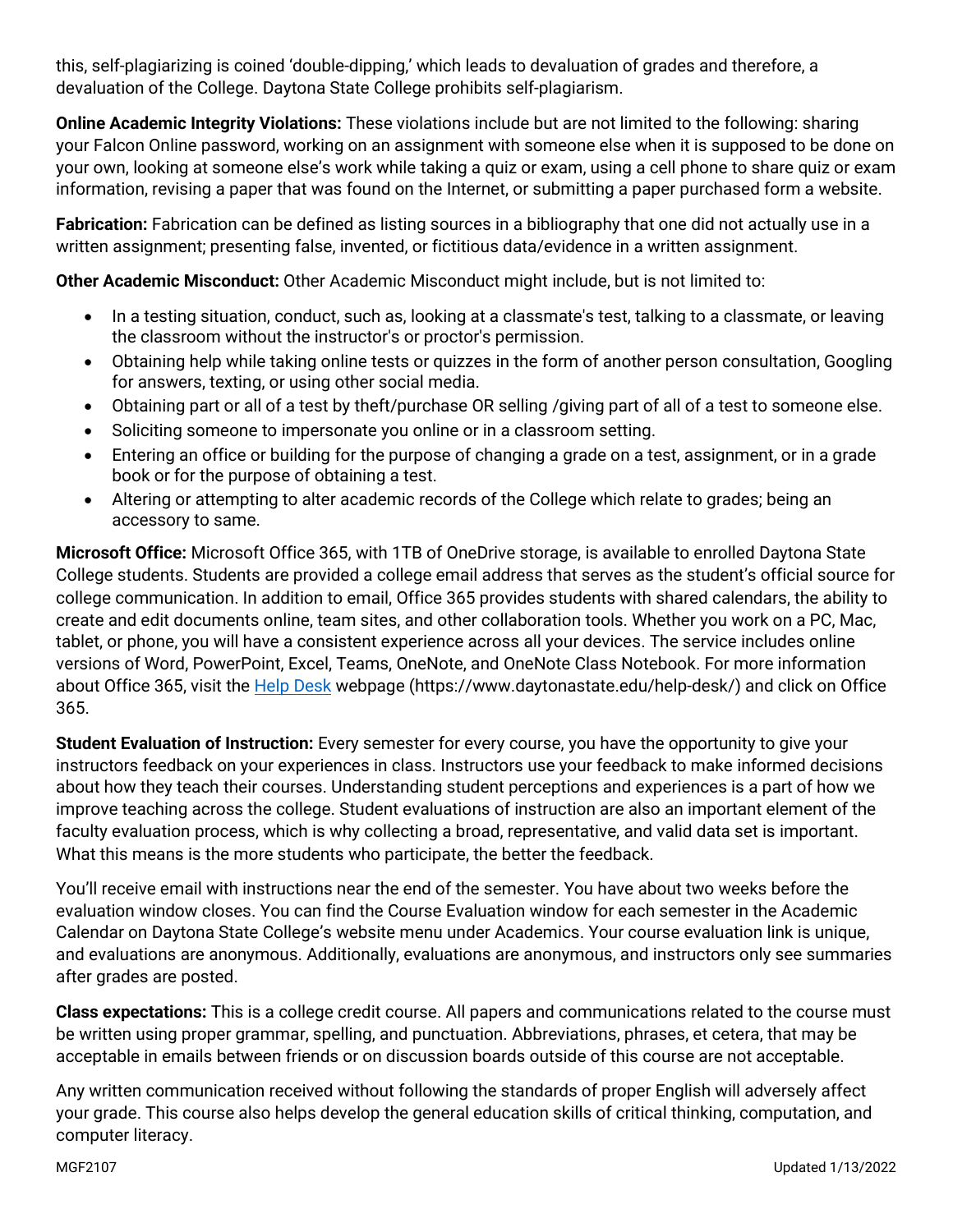**Student Rights & Responsibilities:** Students are responsible for reading and following all college policies outlined in the current Student Handbook. The Handbook can be accessed on the [Student Resources](https://www.daytonastate.edu/student-resources) webpage (https://www.daytonastate.edu/student-resources) under the Student Resources left navigation menu.

#### Support Services

**Counseling and Accessibility Services:** Counseling and Accessibility Services (CAS) provides tools and resources to students with documented disabilities. Students who self-disclose a disability and provide the required documentation to the CAS Office can receive confidential and reasonable accommodations to assist in their academic success. If you need accommodations, please contact the CAS Office at (386) 506-3038.

To call Florida Relay dial 7-1-1 or the appropriate toll-free number: 1-800-955-8771 (TTY), 1-800-955-8770 (Voice). Counseling Services are available on campus to help students by providing confidential short-term counseling and linking them to local community mental health professionals for long-term assistance when needed. Please call (386) 506-3038 for more information. Visit the [Counseling and Accessibility Services](https://www.daytonastate.edu/student-service-departments/counseling-accessibility/) webpage (https://www.daytonastate.edu/student-service-departments/counseling-accessibility/) for more information.

**Veterans:** If you are currently serving or have ever served in the U.S. Military, please feel free to visit the Veterans Center in the Building 100, Room 205 for any assistance or phone (386) 506-3653. Please visit the [Veterans Services](https://www.daytonastate.edu/veterans-services) webpage (https://www.daytonastate.edu/veterans-services) for more information.

**Academic Support Center:** The Academic Support Centers (ASC) assist students on every campus to achieve their potential by providing the resources they need to become successful, independent learners. Visit the [Academic Support Center](https://www.daytonastate.edu/library-and-tutoring/academic-support-center/index.html) webpage (https://www.daytonastate.edu/library-and-tutoring/academic-supportcenter/) for more information or email [ASC@DaytonaState.edu.](mailto:ASC@DaytonaState.edu)

**Writing Center:** For assistance with all stages of the writing process, please visit the [Writing Center](https://www.daytonastate.edu/library-and-tutoring/writing-center/) webpage (https://www.daytonastate.edu/library-and-tutoring/writing-center/). Appointments are recommended.

**Library and Research Services:** The Daytona State Library offers a variety of services and resources to support your academic success. Visit the [library website \(](https://library.daytonastate.edu/index)https://library.daytonastate.edu) to learn more.

**Technical Support:** Tech support is available for FalconMail, printing, web usage, Falcon Online, and more. Students may call (386) 506-3950 or email [HelpDesk@DaytonaState.edu.](mailto:HelpDesk@DaytonaState.edu) Information can be found on the [Help Desk](https://www.daytonastate.edu/help-desk/) webpage (https://www.daytonastate.edu/help-desk/). General help information for using Falcon Self-Service can be found in the [Student Falcon Self-Service Help Guides](https://library.daytonastate.edu/student-falcon-self-service) (https://library.daytonastate.edu/student-falcon-self-service).

For Falcon Online 24/7 support of course tools, view Help/Resources on the Falcon Online navbar or call the Helpdesk at (386) 506-3950, option 2. General help information for [Falcon](https://library.daytonastate.edu/falcononline) Online can be found in the Falcon [Online for Students](https://library.daytonastate.edu/falcononline) InfoGuide (https://library.daytonastate.edu/falcononline).

**DSC Alert:** Daytona State College has a mass notification system, DSC Alert. It's a multi-modal mass notification system that enables DSC to quickly send critical information to the College community via text, phone, and email during an emergency. Students also may receive non-emergency (outreach) communication including information on Registration, Financial Aid, College events, and other messages intended to make the enrollment process easier and improve your DSC experience. All DSC students are automatically opted into DSC Alert when they begin classes and will receive this service at no charge.

It's important to keep your phone number current in the DSC system. To update your phone number, log in to Falcon Self-Service from the MyDaytonaState portal and select My Profile > Contact Info.

For more information, please contact **DSCAlert**@DaytonaState.edu.